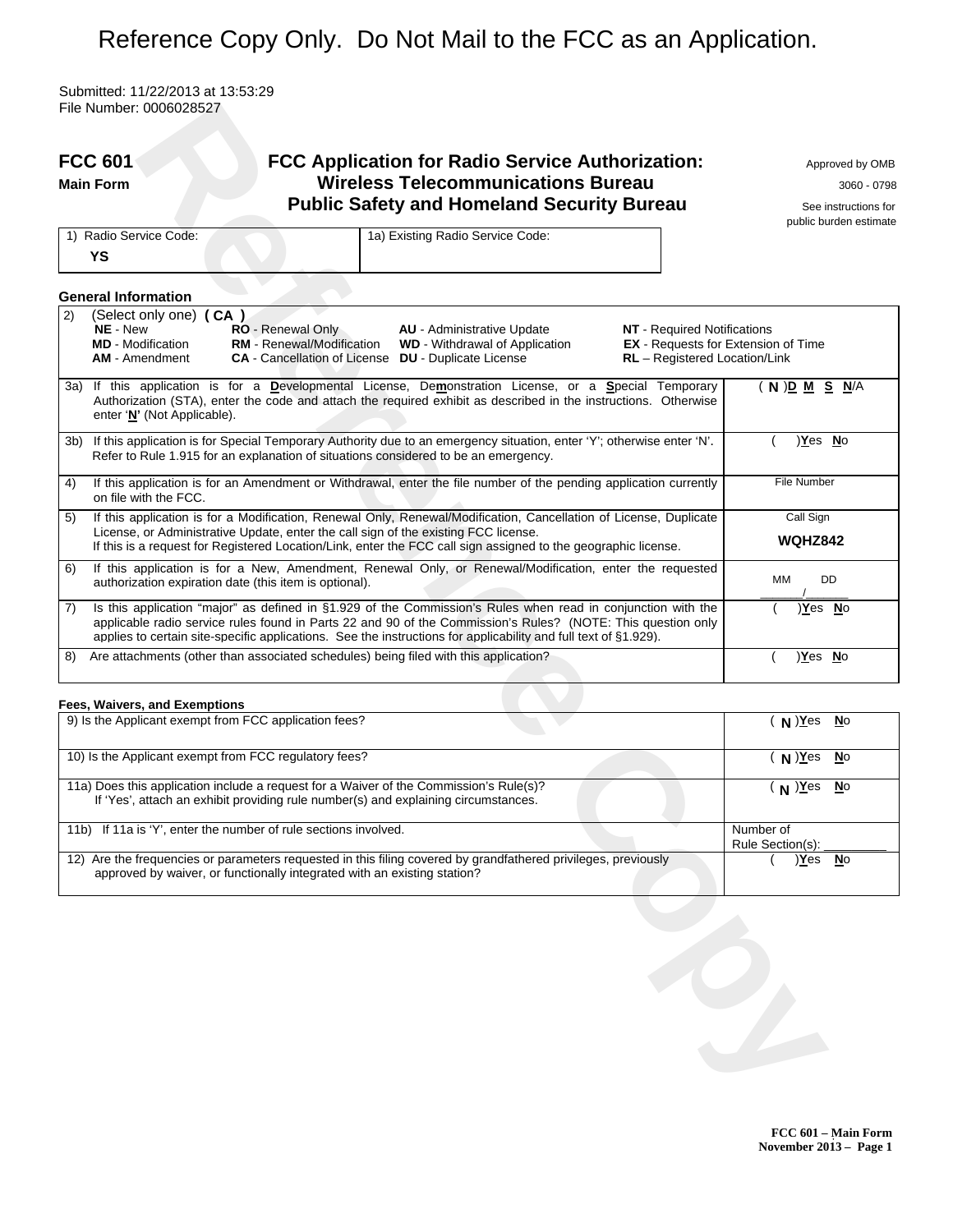| <b>Applicant Information</b>                                                                                                                                                                    |        |                                  |            |                                             |            |                               |               |                                                              |  |  |
|-------------------------------------------------------------------------------------------------------------------------------------------------------------------------------------------------|--------|----------------------------------|------------|---------------------------------------------|------------|-------------------------------|---------------|--------------------------------------------------------------|--|--|
| 13) FCC Registration Number (FRN):<br>0003294972                                                                                                                                                |        |                                  |            |                                             |            |                               |               |                                                              |  |  |
| 14) Applicant/Licensee legal entity type: (Select One )<br>l۸<br>Individual<br>Corporation                                                                                                      |        |                                  |            | Unincorporated Association                  |            | Trust                         |               | <b>Government Entity</b>                                     |  |  |
| <b>General Partnership</b><br>Consortium                                                                                                                                                        |        | <b>Limited Liability Company</b> |            |                                             |            | Limited Liability Partnership |               |                                                              |  |  |
|                                                                                                                                                                                                 |        |                                  |            |                                             |            |                               |               |                                                              |  |  |
| <b>Limited Partnership</b><br>Other (Description of Legal Entity)<br>15) If the licensee name is being updated, is the update a result from the sale (or transfer of control) of the license(s) |        |                                  |            |                                             |            |                               |               | )Yes<br><u>No</u>                                            |  |  |
| to another party and for which proper Commission approval has not been received or proper notification not<br>provided?                                                                         |        |                                  |            |                                             |            |                               |               |                                                              |  |  |
| 16) First Name (if individual):                                                                                                                                                                 |        | MI:                              | Last Name: |                                             |            |                               |               | Suffix:                                                      |  |  |
| 17) Legal Entity Name (if other than individual):                                                                                                                                               |        |                                  |            |                                             |            |                               |               |                                                              |  |  |
| <b>FCI 900, INC.</b>                                                                                                                                                                            |        |                                  |            |                                             |            |                               |               |                                                              |  |  |
| 18) Attention To:                                                                                                                                                                               |        |                                  |            |                                             |            |                               |               |                                                              |  |  |
| <b>ROBIN J. COHEN</b>                                                                                                                                                                           |        |                                  |            |                                             |            |                               |               |                                                              |  |  |
| 19) P.O. Box:                                                                                                                                                                                   | And/Or |                                  |            | 20) Street Address:                         |            |                               |               |                                                              |  |  |
|                                                                                                                                                                                                 |        |                                  |            | 12502 Sunrise Valley Drive, M/S: VARESA0209 |            |                               |               |                                                              |  |  |
| 21) City:                                                                                                                                                                                       |        |                                  |            |                                             | 22) State: |                               | 23) Zip Code: |                                                              |  |  |
| <b>RESTON</b>                                                                                                                                                                                   |        |                                  |            |                                             | <b>VA</b>  |                               | 20196         |                                                              |  |  |
| 24) Telephone Number:                                                                                                                                                                           |        |                                  |            | 25) FAX:                                    |            |                               |               |                                                              |  |  |
| (703)433-4000                                                                                                                                                                                   |        |                                  |            | (703)433-4483                               |            |                               |               |                                                              |  |  |
| 26) E-Mail Address:                                                                                                                                                                             |        |                                  |            |                                             |            |                               |               |                                                              |  |  |
|                                                                                                                                                                                                 |        |                                  |            |                                             |            |                               |               |                                                              |  |  |
| 27) Demographics (Optional):                                                                                                                                                                    |        |                                  |            |                                             |            |                               |               |                                                              |  |  |
| Race:<br>American Indian or Alaska Native                                                                                                                                                       |        | Ethnicity:<br>Hispanic or Latino |            |                                             |            | Gender:                       | Male          |                                                              |  |  |
|                                                                                                                                                                                                 |        |                                  |            |                                             |            |                               |               |                                                              |  |  |
| Asian                                                                                                                                                                                           |        | Not Hispanic or Latino           |            |                                             |            | $\blacksquare$                | Female        |                                                              |  |  |
| Black or African-American                                                                                                                                                                       |        |                                  |            |                                             |            |                               |               |                                                              |  |  |
| Native Hawaiian or Other Pacific Islander                                                                                                                                                       |        |                                  |            |                                             |            |                               |               |                                                              |  |  |
| White                                                                                                                                                                                           |        |                                  |            |                                             |            |                               |               |                                                              |  |  |
| <b>Real Party in Interest</b>                                                                                                                                                                   |        |                                  |            |                                             |            |                               |               |                                                              |  |  |
| 28) Name of Real Party in Interest of Applicant (If different from<br>applicant):                                                                                                               |        |                                  |            |                                             |            |                               |               | 29) FCC Registration Number (FRN) of Real Party in Interest: |  |  |
|                                                                                                                                                                                                 |        |                                  |            |                                             |            |                               |               |                                                              |  |  |
| Contact Information (If different from the applicant)<br>30) First Name:                                                                                                                        |        | MI:                              |            | Last Name:                                  |            |                               |               | Suffix:                                                      |  |  |
|                                                                                                                                                                                                 |        |                                  |            |                                             |            |                               |               |                                                              |  |  |
| 31) Company Name:                                                                                                                                                                               |        |                                  |            |                                             |            |                               |               |                                                              |  |  |
| <b>Sprint Nextel Corporation</b>                                                                                                                                                                |        |                                  |            |                                             |            |                               |               |                                                              |  |  |
| 32) Attention To:                                                                                                                                                                               |        |                                  |            |                                             |            |                               |               |                                                              |  |  |
| Robin J. Cohen                                                                                                                                                                                  |        |                                  |            |                                             |            |                               |               |                                                              |  |  |
| 33) P.O. Box:                                                                                                                                                                                   | And    |                                  |            | 34) Street Address:                         |            |                               |               |                                                              |  |  |
|                                                                                                                                                                                                 | /Or    |                                  |            | 12502 Sunrise Valley Drive, M/S: VARESA0209 |            |                               |               |                                                              |  |  |
| 35) City:                                                                                                                                                                                       |        |                                  |            | 36) State:                                  |            |                               |               | 37) Zip Code:                                                |  |  |
| <b>Reston</b>                                                                                                                                                                                   |        |                                  |            | VA                                          |            |                               |               | 20196                                                        |  |  |
| 38) Telephone Number:                                                                                                                                                                           |        |                                  |            | 39) FAX:                                    |            |                               |               |                                                              |  |  |
| (703)433-4000                                                                                                                                                                                   |        |                                  |            | (703)433-4483                               |            |                               |               |                                                              |  |  |
| 40) E-Mail Address:                                                                                                                                                                             |        |                                  |            |                                             |            |                               |               |                                                              |  |  |
|                                                                                                                                                                                                 |        |                                  |            |                                             |            |                               |               |                                                              |  |  |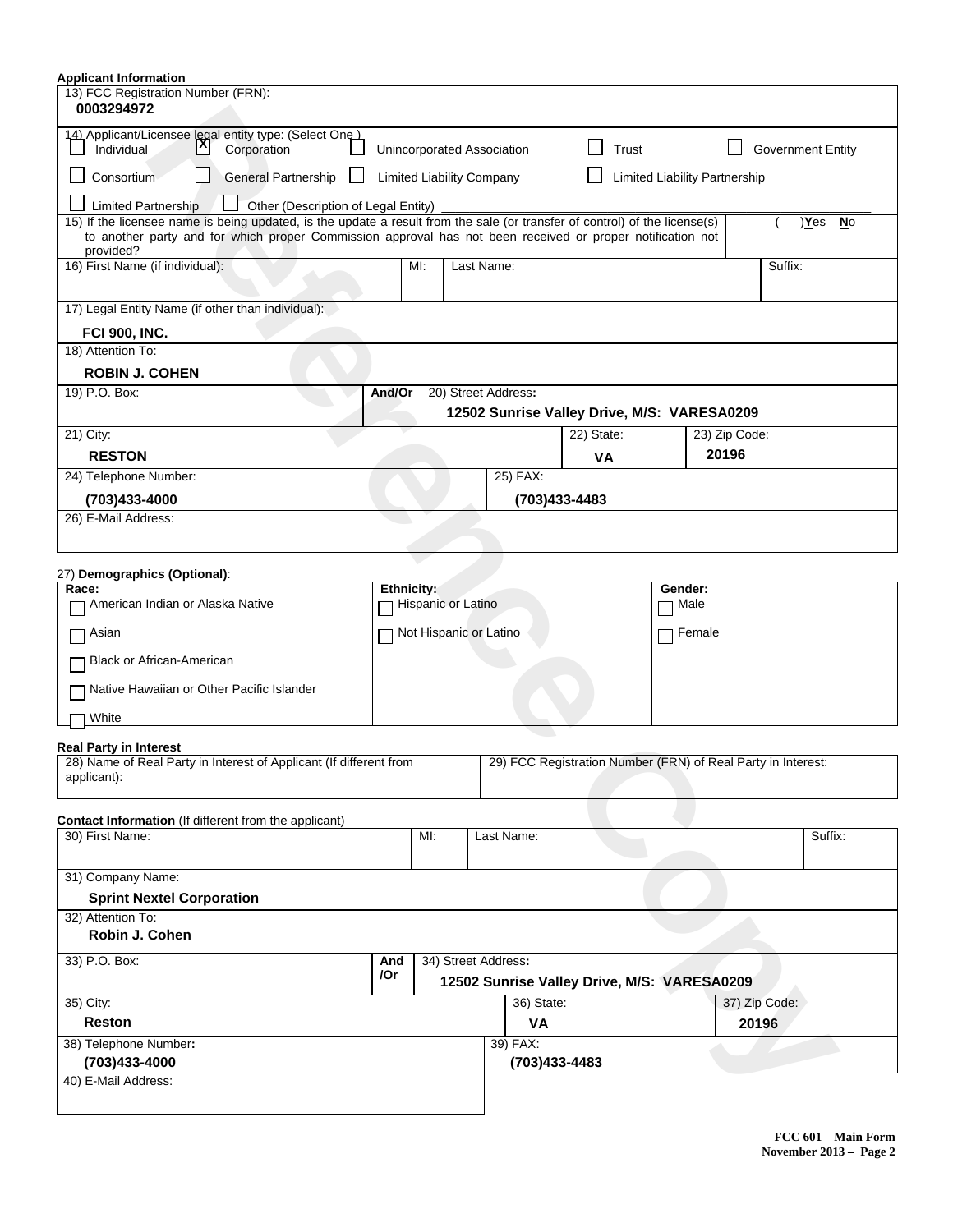## **Regulatory Status**

| 41) This filing is for authorization to provide or use the following type(s) of radio service offering (enter all that apply):                  |                     |  |                                                                                                   |  |                           |                       |  |  |  |
|-------------------------------------------------------------------------------------------------------------------------------------------------|---------------------|--|---------------------------------------------------------------------------------------------------|--|---------------------------|-----------------------|--|--|--|
| Common Carrier                                                                                                                                  | )Non-Common Carrier |  | )Private, internal communications                                                                 |  | <b>Broadcast Services</b> | ) <b>Band Manager</b> |  |  |  |
| <b>Type of Radio Service</b><br>42) This filing is for authorization to provide the following type(s) of radio service (choose all that apply): |                     |  |                                                                                                   |  |                           |                       |  |  |  |
| )Mobile<br>)Satellite (sound)<br>)Fixed<br>Broadcast Services<br>)Radiolocation                                                                 |                     |  |                                                                                                   |  |                           |                       |  |  |  |
|                                                                                                                                                 |                     |  | 43) Does the Applicant propose to provide service interconnected to the public telephone network? |  |                           | Yes)<br><b>No</b>     |  |  |  |

### **Alien Ownership Questions (If any answer is 'Y', provide an attachment explaining the circumstances)**

| Type of Radio Service                                                                                                                                                                                                                                                                                                                                                                                            |                |                |
|------------------------------------------------------------------------------------------------------------------------------------------------------------------------------------------------------------------------------------------------------------------------------------------------------------------------------------------------------------------------------------------------------------------|----------------|----------------|
| 42) This filing is for authorization to provide the following type(s) of radio service (choose all that apply):                                                                                                                                                                                                                                                                                                  |                |                |
| Broadcast Services<br>) <b>Fixed</b><br>)Mobile<br>)Radiolocation<br>)Satellite (sound)                                                                                                                                                                                                                                                                                                                          |                |                |
| 43) Does the Applicant propose to provide service interconnected to the public telephone network?                                                                                                                                                                                                                                                                                                                | <u>Yes</u> No  |                |
|                                                                                                                                                                                                                                                                                                                                                                                                                  |                |                |
| Alien Ownership Questions (If any answer is 'Y', provide an attachment explaining the circumstances)<br>44) Is the Applicant a foreign government or the representative of any foreign government?                                                                                                                                                                                                               |                |                |
|                                                                                                                                                                                                                                                                                                                                                                                                                  | )Yes No        |                |
| 45) Is the Applicant an alien or the representative of an alien?                                                                                                                                                                                                                                                                                                                                                 | <u>Yes</u> No  |                |
| 46) Is the Applicant a corporation organized under the laws of any foreign government?                                                                                                                                                                                                                                                                                                                           | <u>Yes</u> No  |                |
| 47) Is the Applicant a corporation of which more than one-fifth of the capital stock is owned of record or voted by aliens or their<br>representatives or by a foreign government or representative thereof or by any corporation organized under the laws of a<br>foreign country?                                                                                                                              | <u>)Yes No</u> |                |
| 48a) Is the Applicant directly or indirectly controlled by any other corporation of which more than one-fourth of the capital stock<br>is owned of record or voted by aliens, their representatives, or by a foreign government or representative thereof, or by any<br>corporation organized under the laws of a foreign country?                                                                               | <u>)Yes No</u> |                |
| 48b) If the answer to 48a is 'Y', has the Applicant received a ruling(s) under Section 310(b)(4) of the Communications<br>Act with respect to the same radio service involved in this application?                                                                                                                                                                                                               | <u>)Yes No</u> |                |
| If the answer to 48b is 'Y', include in the exhibit required by Item 48a the citation(s) of the applicable declaratory ruling(s) by DA/FCC number of<br>the FCC Record citation, if available, release date, and any other identifying information.                                                                                                                                                              |                |                |
| If the answer to 48b is 'N', attach to this filing a date-stamped copy of a request for a foreign ownership ruling pursuant to Section 310(b)(4) of<br>the Communications Act. It is not necessary to file a request for a foreign ownership ruling if the Applicant includes in the exhibit required by<br>Item 48a a showing that the requested license(s) is exempt from the provisions of Section 310(b)(4). |                |                |
| Basic Qualification Questions                                                                                                                                                                                                                                                                                                                                                                                    |                |                |
| 49) Has the Applicant or any party to this application had any FCC station authorization, license or construction<br>permit revoked or had any application for an initial, modification or renewal of FCC station authorization, license, or construction<br>permit denied by the Commission?                                                                                                                    |                | <u>Yes</u> No  |
| 50) Has the Applicant or any party to this application, or any party directly or indirectly controlling the Applicant,<br>ever been convicted of a felony by any state or federal court?                                                                                                                                                                                                                         |                | <u>)Yes No</u> |
| 51) Has any court finally adjudged the Applicant or any party directly or indirectly controlling the Applicant guilty of unlawfully<br>monopolizing or attempting unlawfully to monopolize radio communication, directly or indirectly, through control of<br>manufacture or sale of radio apparatus, exclusive traffic arrangement, or any other means or unfair methods of competition?                        |                | <u>)Yes No</u> |
| If the answer to any of 49-51 is 'Y', attach an exhibit explaining the circumstances.                                                                                                                                                                                                                                                                                                                            |                |                |
| Aeronautical Advisory Station (Unicom) Certification                                                                                                                                                                                                                                                                                                                                                             |                |                |
| 52) () I certify that the station will be located on property of the airport to be served, and, in cases where the airport does not have a control<br>tower, RCO, or FAA flight service station, that I have notified the owner of the airport and all aviation service organizations located at the airport<br>within ten days prior to application.                                                            |                |                |
| Broadband Radio Service and Educational Broadband Service Cable Cross-Ownership                                                                                                                                                                                                                                                                                                                                  |                |                |
| 53a) Will the requested facilities be used to provide multichannel video programming service?                                                                                                                                                                                                                                                                                                                    |                | <u>)Yes No</u> |
| 53b) If the answer to question 53a is 'Y', does the Applicant operate, control or have an attributable interest<br>(as defined in Section 27.1202 of the Commission's Rules) in a cable television system whose franchise<br>area is located within the geographic service area of the requested facilities?                                                                                                     |                | <u>)Yes No</u> |
| Note: If the answer to question 53b is 'Y', attach an exhibit explaining how the Applicant complies with Section 27.1202 of the Commission's<br>Rules or justifying a waiver of that rule. If a waiver of the Commission Rule(s) is being requested, Item 11a must be answered 'Y'.                                                                                                                              |                |                |
| Broadband Radio Service and Educational Broadband Service (Part 27)                                                                                                                                                                                                                                                                                                                                              |                |                |
| 54) (For EBS only) Does the Applicant comply with the programming requirements contained in Section 27.1203<br>of the Commission's Rules?                                                                                                                                                                                                                                                                        | Yes No         |                |
| Note: If the answer to item 54 is 'N', attach an exhibit explaining how the Applicant complies with Section 27.1203 of the Commission's Rules or<br>justifying a waiver of that rule. If a waiver of the Commission Rule(s) is being requested, Item 11a must be answered 'Y'.                                                                                                                                   |                |                |
| 55) (For BRS and EBS) Does the Applicant comply with Sections 27.50, 27.55, and 27.1221 of the Commission's Rules?                                                                                                                                                                                                                                                                                               |                | Yes No         |
| Note: If the answer to item 55 is 'N', attach an exhibit justifying a waiver of that rule(s). If a waiver of the Commission Rule(s) is being requested,<br>Item 11a must be answered 'Y'.                                                                                                                                                                                                                        |                |                |
|                                                                                                                                                                                                                                                                                                                                                                                                                  |                |                |

#### **Basic Qualification Questions**

| 49) Has the Applicant or any party to this application had any FCC station authorization, license or construction                                                                                                                                                                                                                                                                         | Yes No  |  |
|-------------------------------------------------------------------------------------------------------------------------------------------------------------------------------------------------------------------------------------------------------------------------------------------------------------------------------------------------------------------------------------------|---------|--|
| permit revoked or had any application for an initial, modification or renewal of FCC station authorization, license, or construction<br>permit denied by the Commission?                                                                                                                                                                                                                  |         |  |
|                                                                                                                                                                                                                                                                                                                                                                                           |         |  |
| 50) Has the Applicant or any party to this application, or any party directly or indirectly controlling the Applicant,                                                                                                                                                                                                                                                                    | )Yes No |  |
| ever been convicted of a felony by any state or federal court?                                                                                                                                                                                                                                                                                                                            |         |  |
| 51) Has any court finally adjudged the Applicant or any party directly or indirectly controlling the Applicant guilty of unlawfully<br>monopolizing or attempting unlawfully to monopolize radio communication, directly or indirectly, through control of<br>manufacture or sale of radio apparatus, exclusive traffic arrangement, or any other means or unfair methods of competition? | )Yes No |  |
| If the answer to any of 49-51 is 'Y', attach an exhibit explaining the circumstances.                                                                                                                                                                                                                                                                                                     |         |  |

#### **Aeronautical Advisory Station (Unicom) Certification**

#### **Broadband Radio Service and Educational Broadband Service Cable Cross-Ownership**

| 53a) Will the requested facilities be used to provide multichannel video programming service?                                                                                                                                                                                                                | Yes No |  |
|--------------------------------------------------------------------------------------------------------------------------------------------------------------------------------------------------------------------------------------------------------------------------------------------------------------|--------|--|
| 53b) If the answer to question 53a is 'Y', does the Applicant operate, control or have an attributable interest<br>(as defined in Section 27.1202 of the Commission's Rules) in a cable television system whose franchise<br>area is located within the geographic service area of the requested facilities? | Yes No |  |
| Note: If the answer to question 53b is 'Y', attach an exhibit explaining how the Applicant complies with Section 27.1202 of the Commission's<br>Rules or justifying a waiver of that rule. If a waiver of the Commission Rule(s) is being requested, Item 11a must be answered 'Y'.                          |        |  |
| <b>Broadband Radio Service and Educational Broadband Service (Part 27)</b>                                                                                                                                                                                                                                   |        |  |
| 54) (For EBS only) Does the Applicant comply with the programming requirements contained in Section 27.1203<br>of the Commission's Rules?                                                                                                                                                                    | Yes No |  |
| Note: If the answer to item 54 is 'N', attach an exhibit explaining how the Applicant complies with Section 27.1203 of the Commission's Rules or                                                                                                                                                             |        |  |